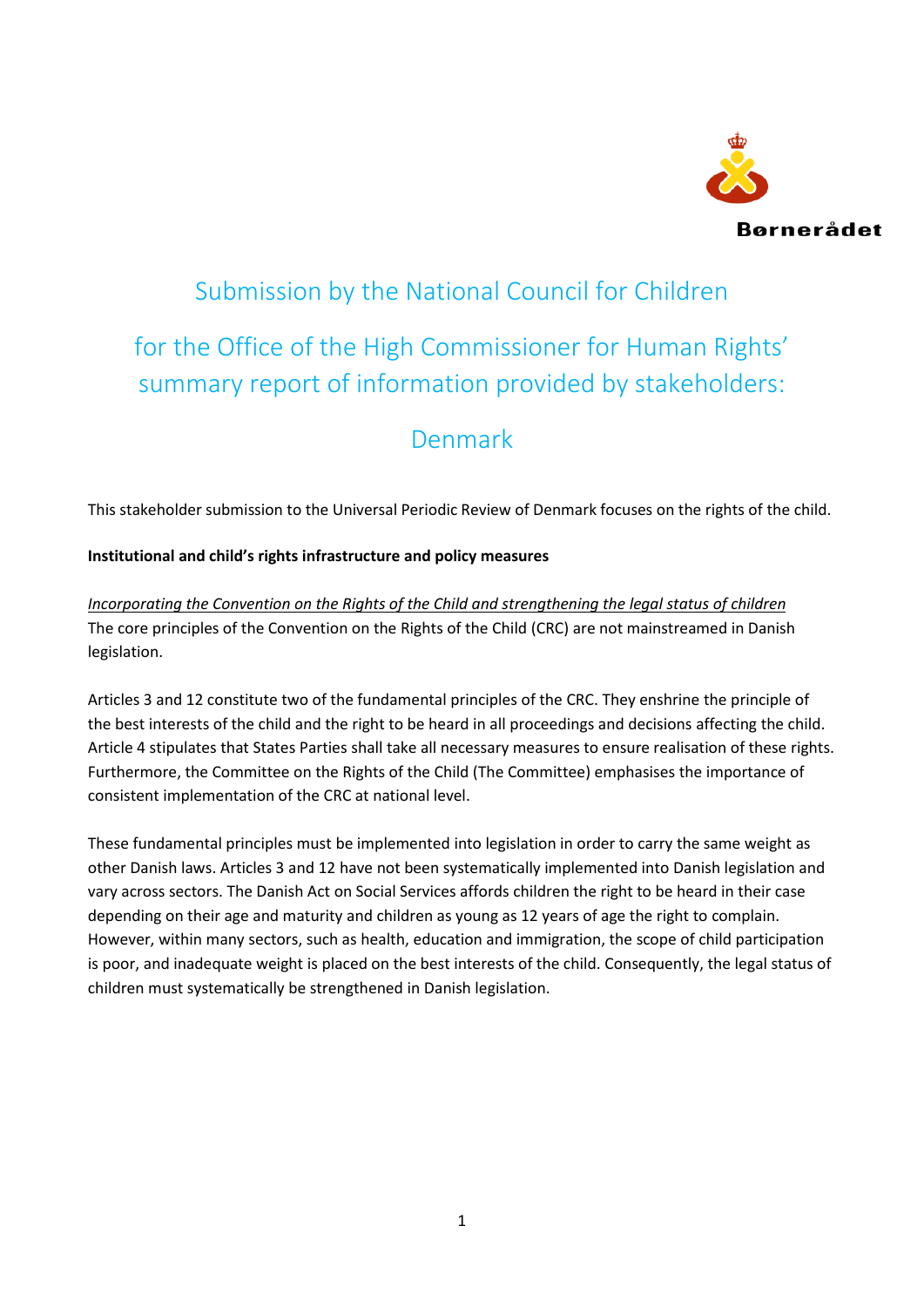Denmark has ratified the CRC and has an international obligation to comply, yet the CRC is not incorporated into Danish law. Therefore, the CRC carries only moderate weight as a source of law, and public authorities and courts are hesitant to use the CRC in their practice.<sup>1</sup>

In 2014, the majority of members on the government's expert committee on incorporation recommended that the CRC be incorporated into Danish law. Incorporation would send a strong message that the CRC is to be fully applied in all settings relevant to children. Comparable countries have incorporated the CRC, including Norway, Finland and Iceland. Sweden is taking steps towards an incorporation.<sup>2</sup> In this regard, Denmark lags behind the other Nordic countries.

Recommendation:

- *that Denmark insert the principles of the Convention on the Rights of the Child regarding the right to be heard and the best interests of the child in all legislation concerning children.*
- that Denmark incorporate the Convention on the Rights of the Child into Danish *legislation*.

## *Access to remedies in the psychiatric system*

Children subjected to coercive treatment in the psychiatric system have limited access to remedies.

For rights to have substance, access to remedy for violations is essential. Denmark will ratify the Third Optional Protocol to the CRC on a Communications Procedure and thus strengthen the legal status of Danish children internationally. However, international and national measures to reinforce the legal status of children should go hand in hand, both in relation to rights enacted in legislation and in relation to access to remedies for violation of rights.

Access to remedies for children varies according to sector and legislation. In matters relating to the placement of a child in alternative care, the Danish Act on Social Services stipulates that children have the right to complain from the age of 12. In other areas, children still have no avenue for complaint, for example in the psychiatric system. The new international Communications Procedure for children cannot rectify this inadequacy. Within the psychiatric system, children under 15 years of age do not have access to remedies if they have been subjected to coercive treatment to which their parents have consented. An amendment of the legislation in spring 2015 has unfortunately not rectified the inadequate legal protection of children.

## Recommendation:

1

 *that children from 12 years of age have access to remedy if they are subjected to coercive treatment in the psychiatric system.*

## *Physical and mental learning environment in day care and schools*

 $1$  Danish Ministry of Justice – Report on incorporation, etc. within the field of human rights, Report No. 1546 (2014), chapter 4 and The Danish Institute for Human Rights – Implementation of Human Rights, status 2014-15 (2015), section 5.2.

<sup>&</sup>lt;sup>2</sup> Danish Ministry of Justice – Report on incorporation, etc. within the field of human rights, Report No. 1546 (2014), chapter 5.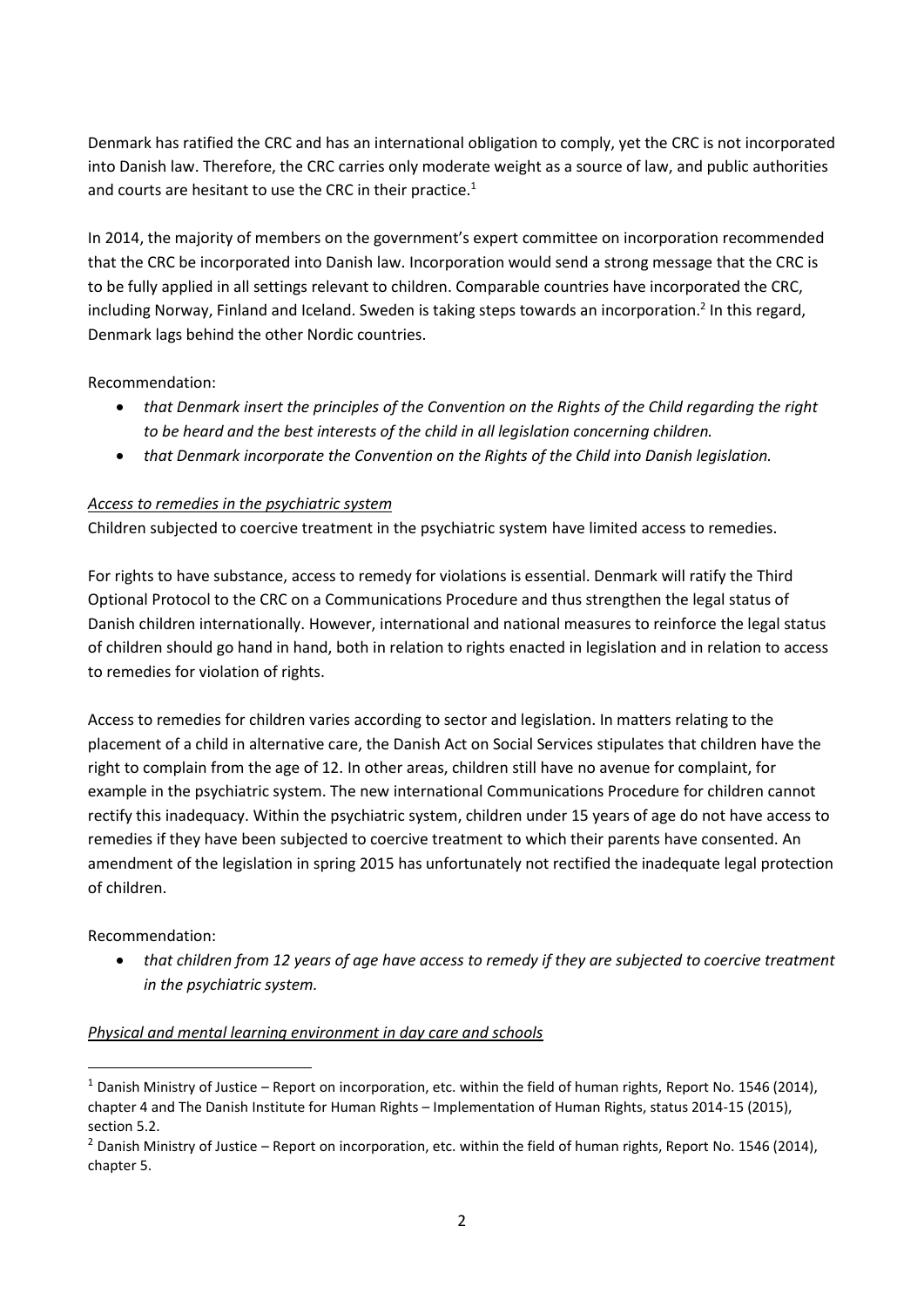The physical and mental learning environment of children and their access to remedy are inadequately regulated in Danish law.

According to CRC article 28, children have the right to education and States are required to take appropriate measures to ensure regular class attendance. The Committee recognises that bullying can constitute physical violence and can negatively impact on the child's learning and opportunity for education.<sup>3</sup> An appropriate physical and mental environment is a precondition for the child's well-being, learning and development and thus ability to enjoy the right to education.

Danish children spend a considerable amount of time outside the home in day care or school, corresponding to an adult's working week.<sup>4</sup> Legislation currently does not provide adequate protection.

Studies show that the physical environment in day care centres and schools suffers from a lack of maintenance, and that toilet facilities in schools are perceived as unhygienic by many.<sup>5</sup> In day care centres, 41 % think the noise level is too high.<sup>6</sup> In schools, between one in five and one in nine still experience bullying. 7

The right to education is to be progressively realised, which means that States are required to fulfil the right within the constraints of available resources and strive to make regular improvements.

In other Nordic countries, legislation has been introduced providing children better protection in a number of areas within school and day care. In Norway, legislation applies to both schools and day care centres and covers the physical and mental working environment.<sup>8</sup> Swedish legislation allows for legal action to be brought against municipal authorities if they have knowledge of discrimination, harassment or other forms of abusive treatment and fail to take action.<sup>9</sup>

Recommendation:

**.** 

[https://lovdata.no/dokument/SF/forskrift/2003-04-25-486.](https://lovdata.no/dokument/SF/forskrift/2003-04-25-486)

<sup>&</sup>lt;sup>3</sup> UN Committee on the Rights of the Child, General Comment No. 13.

<sup>4</sup> Approx. 90% of 1-2 year-olds and 97% of 3-5 year-olds spend an average of 7½ hours per day in day care centres according to figures published by the Danish Ministry of Social Affairs: figures and statistics on day care provision available at<http://sm.dk/arbejdsomrader/dagtilbud/Tal%20og%20statistik/Tal%20og%20statistik> and the National Council for Children's Small-child Panel – Between home and kindergarten (2011).

In primary and lower secondary school, 1<sup>st</sup> -3<sup>rd</sup> grade pupils attend school for 30 hours per week, 4<sup>th</sup>-6<sup>th</sup> grade pupils for 33 hours per week, and  $7<sup>th</sup>$ -9<sup>th</sup> grade pupils for 35 hours per week.

<sup>5</sup> COWI – Analysis of the maintenance backlog of Danish municipalities (2009). Danish Ministry of Education – Wellbeing survey 2015 (2015), p.5 and p.19.

<sup>6</sup> National Council for Children, Small-child Panel – Indoor climate from the child's perspective (2012).

 $7$  According to the latest figures published by the Danish Centre of Educational Environment (DCUM) in 2014, more than one in five 4<sup>th</sup>-6<sup>th</sup> grade pupils in and one in nine 6<sup>th</sup>-9<sup>th</sup> grade pupils feel bullied – Danish Centre of Educational Environment – Pupils' view of the educational environment in primary and lower secondary school (2014).  $8$  Regulations on environmental health in kindergartens and schools, etc.  $-$  accessible at

<sup>&</sup>lt;sup>9</sup> Swedish Education Act 2010: 800 - accessible at [http://www.riksdagen.se/sv/Dokument-](http://www.riksdagen.se/sv/Dokument-Lagar/Lagar/Svenskforfattningssamling/Skollag-2010800_sfs-2010-800/)[Lagar/Lagar/Svenskforfattningssamling/Skollag-2010800\\_sfs-2010-800/.](http://www.riksdagen.se/sv/Dokument-Lagar/Lagar/Svenskforfattningssamling/Skollag-2010800_sfs-2010-800/)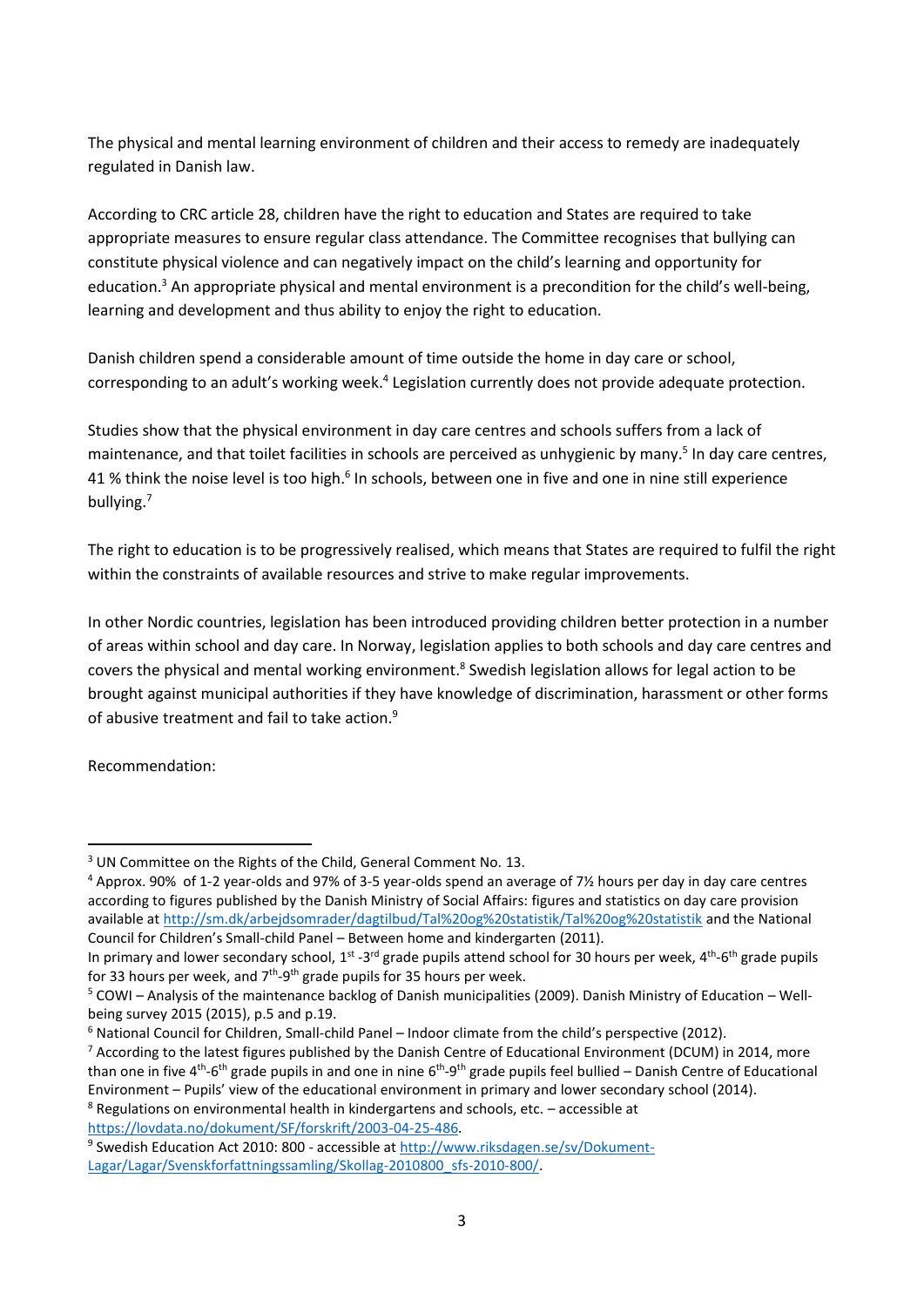*that Denmark introduce legislation regarding the physical and mental learning environment and a complaint mechanism for children in day care centres and schools with the same level of protection afforded to adults in the Danish Working Environment Act.*

## *Awareness of rights*

Danish children lack awareness of their human rights.

According to Article 42 of the CRC, States Parties are required to spread awareness of the CRC among children and adults. A prerequisite for respecting children's rights is that the rights-holders are aware of their rights and can claim them. The Committee emphasizes this in General Comment No. 1.

There is a low level of awareness of human rights and the CRC in Denmark. A survey from 2014 shows that still far too few Danish children and youth are aware of the CRC and their own rights. 46 % knew nothing about the CRC. 10

Knowledge and information about the CRC and children's rights should be disseminated, among others in the education system. As a result of the primary and lower secondary school reform, education about the CRC is mentioned in the guidelines and syllabus for the subject Social Sciences, whilst children's rights is mentioned in the Common Objectives for the two subjects Health & Sex Education and Family Studies, as well as History. The Common Objectives constitute targeted competence level for all pupils. Additional measures should be undertaken to ensure that children and youth in Denmark are aware of their rights.

## Recommendation:

**.** 

 *that children be educated about human rights throughout Danish primary and lower secondary school, specifically about the Convention on the Rights of the Child.*

## **Administration of juvenile justice**

## *The minimum age of criminal responsibility*

The government is planning to lower the age of criminal responsibility from 15 to 12 years of age.

The minimum age of criminal responsibility in Denmark is 15. People under the age of 15 who commit crimes are dealt with according to the Danish Act on Social Services. This Act focuses on preventing crime and supporting the young people and their families in order to avoid reoffending. Since 2006, the crime rate for children has decreased.<sup>11</sup>

In its report from 2009, the Commission on Youth Crime<sup>12</sup> unanimously advised against lowering the age of criminal responsibility. Nevertheless, on 1 July 2010 the age of criminal responsibility was lowered to 14 years, where it remained until the previous government raised it again to 15 years in March 2012. Parties

<sup>&</sup>lt;sup>10</sup> The Danish Institute for Human Rights and UNICEF – Survey of Danish schoolchildren's knowledge of human rights and the Convention on the Rights of the Child (2014). The children in the survey are aged 12-16.

 $11$  Danish Ministry of Justice, Research Office – Trends in juvenile delinguency and youth crime 2001-2013.

<sup>&</sup>lt;sup>12</sup> The Commission on Youth Crime was an expert committee appointed by the government.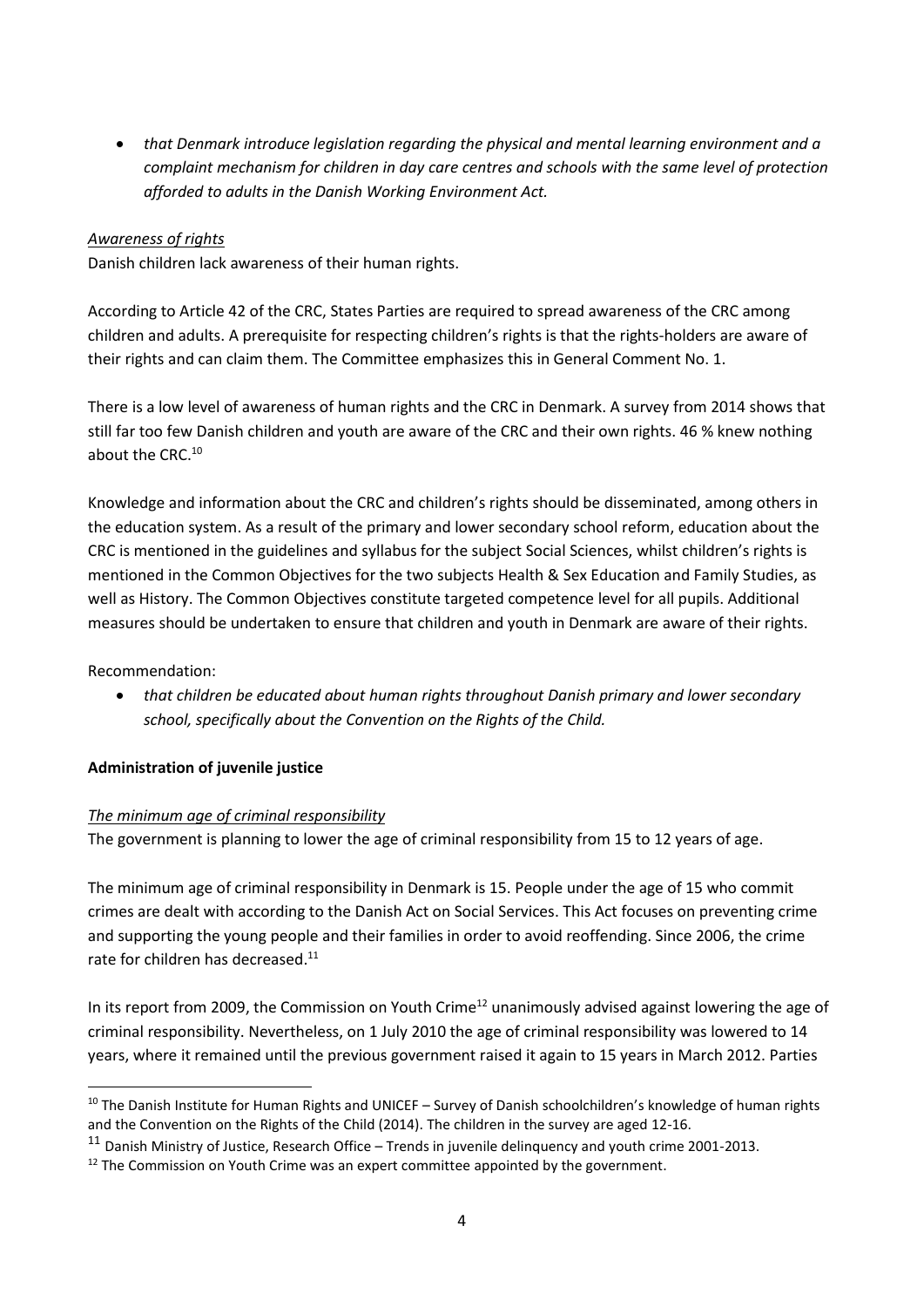currently in government have announced their intention to lower the age of criminal responsibility to 12 years.

However, children do not have the required maturity to understand the consequences of their criminal actions and to be punished for them. Research also shows that labelling a child a criminal increases the risk of reoffending.<sup>13</sup> The Committee expressed deep concern over the lowering of the age of criminal responsibility to 14 years back in 2010.<sup>14</sup> In general, the Committee recommends that states not lower the age of criminal responsibility, advocating instead that States should strive to raise it.<sup>15</sup>

Recommendation:

*that Denmark maintain the age of criminal responsibility at 15 years.*

## *Solitary confinement of minors*

Present legislation in Denmark permits solitary confinement of minors.

Solitary confinement can cause substantial and potentially long-lasting harm to the incarcerated, manifested, for example, in the form of hallucinations, anxiety, depression, self-harm and suicidal thoughts. The harmful effects can be devastating for minors. The UN Special Rapporteur on torture and other cruel, inhumane or degrading treatment and punishment, the Committee and other UN Committees recommend that solitary confinement of minors be abolished.<sup>16</sup>

The use of solitary confinement during pre-trial detention under the provisions of the Danish Administration of Justice Act has been reduced, and the level of use against minors is low. In practice, however, solitary confinement still occurs in the form of disciplinary or administrative segregation ('exclusion from the community') – either due to disobedience or to being at risk of harming themselves/others or being harmed.<sup>17</sup> Both entail isolating the minor from social contact for 22-24 hours a day.

## Recommendation:

**.** 

 *that Denmark prohibit the use of solitary confinement against persons under the age of 18 years within criminal justice procedures, including segregation and exclusion from the community.*

## *Incarcerating juvenile offenders together with adults*

Juvenile offenders are sometimes incarcerated together with adults.

<sup>&</sup>lt;sup>13</sup> Danish Ministry of Justice, Research Office – Preventive effects of punishment and other measures against offenders – a research overview (2015).

<sup>&</sup>lt;sup>14</sup> UN Committee on the Rights of the Child (2011), Concluding Observations, para. 65 (b).

<sup>&</sup>lt;sup>15</sup> UN Committee on the Rights of the Child, General Comment No. 10.

<sup>&</sup>lt;sup>16</sup> Interim report of the Special Rapporteur of the Human Rights Council on torture and other cruel, inhuman or degrading treatment or punishment', A/66/268, August 2011, para. 68, and the UN Committee on the Rights of the Child, General Comment No. 10.

<sup>&</sup>lt;sup>17</sup> The Danish Institute for Human Rights – Deprivation of Liberty - Status 2014-15 (2015), p. 29.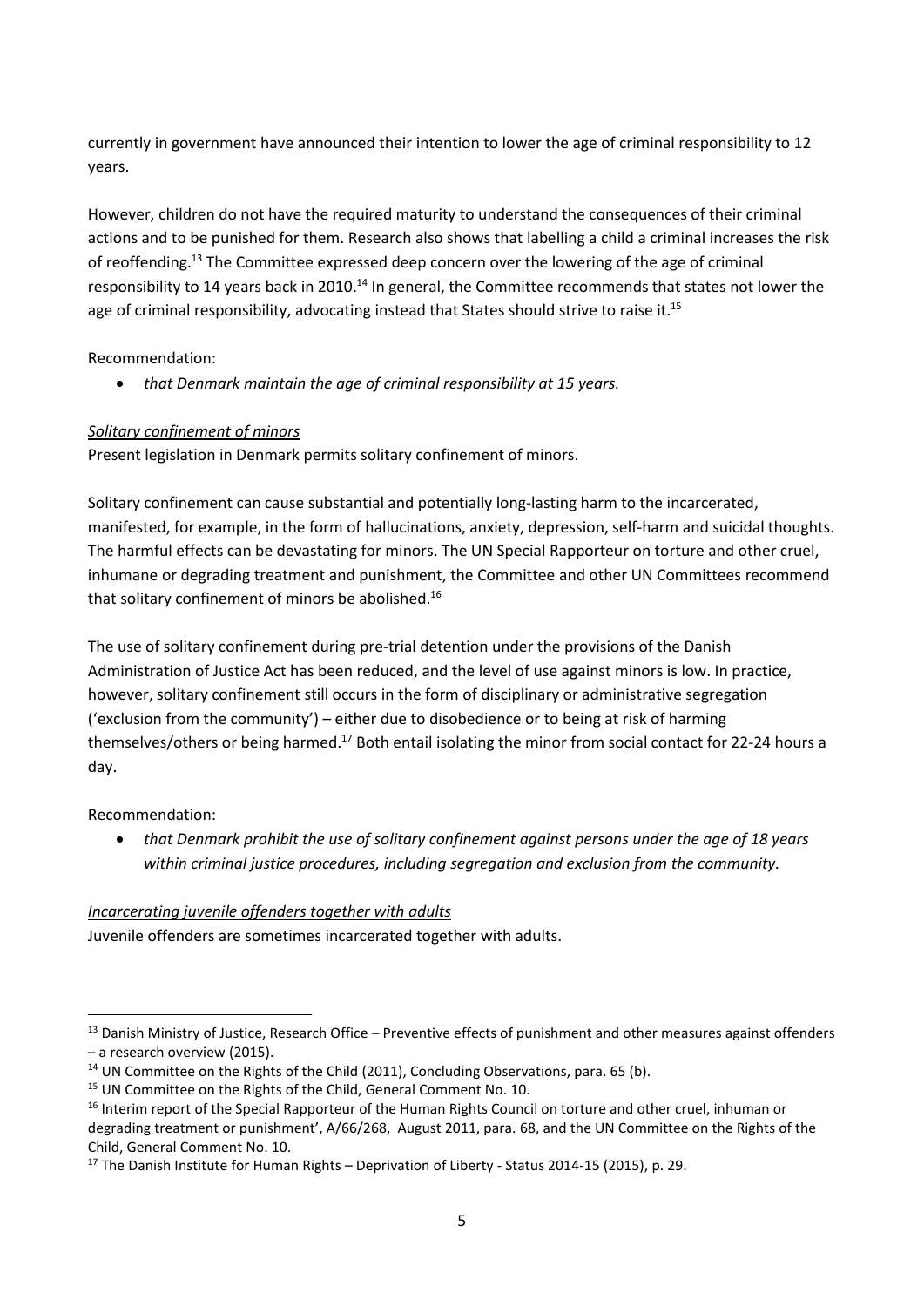According to Article 37 (c) of the CRC, children who are deprived of liberty as a general rule are to be kept separate from adults. When a child serves a sentence with adults, it has a damaging effect on the child and the risk of reoffending increases.

Under Danish legislation, minors who are deprived of liberty are, in general, not to be held in prison or a remand centre together with adults.<sup>18</sup> Figures from the Danish Prison and Probation Service show, however, that minors in 510 cases were deprived of liberty in adult prisons in 2013.<sup>19</sup> Juveniles still come into contact with adult prisons despite the government's recognition that juvenile offenders deprived of liberty should be separated from adults.<sup>20</sup>

Recommendation:

*that Denmark prohibit the incarceration of minors in institutions together with adults.*

## **Right to education**

#### *Vulnerable children must receive education*

Children placed in alternative care need education to have equal opportunity.

According to Article 28 (e), States Parties are required to take measures to encourage regular attendance at schools and reduce drop-out.

In 2013, 13,719 children in Denmark were placed in alternative care.<sup>21</sup> These children have often experienced a long lead-up, in which their development steadily has declined. Some vulnerable children have not received education for a period of time, whilst others have not benefited from the education due to a variety of social problems, leading to waning academic performance. The children are therefore at risk of not completing primary and lower secondary education. 40 % of children placed in alternative care at some point have not taken the lower secondary school examination when they are 16-17 years of age. For other children, the figure is 6 %.<sup>22</sup> Children, who have been placed in alternative care, generally perform worse on parameters such as education and employment than others.<sup>23</sup>

Studies show that if these children are to have better future prospects, they need support in school.*<sup>24</sup>* Children should therefore remain in their current school while alternative care is being prepared. Particular

1

<sup>&</sup>lt;sup>18</sup> Danish Corrections Act, section 78.

<sup>&</sup>lt;sup>19</sup> Danish Prison and Probation Service, Statistics Report 2013, p. 12. The figure covers arrests, custodial detentions and served sentences.

 $^{20}$  Danish UPR mid-term progress report 2014, follow-up on Recommendation No. 100.

<sup>21</sup> Statistics Denmark

 $22$  Local Government Denmark – Analysis of schooling and development in adult life among persons placed in alternative care as a child (2015), p. 1.

 $23$  SFI – Children in foster care as young adults (2011).

<sup>&</sup>lt;sup>24</sup> Bo Vinnerljung – Social rapport (2010); Mortensøn, SFI – The Danish National Centre for Social Research, M & Neerbæk, M – Focus on schooling during assessment (2008), p. 15-16; and Rambøll – Analysis of the economic consequences in the area for vulnerable children and young people (2012), p. 6.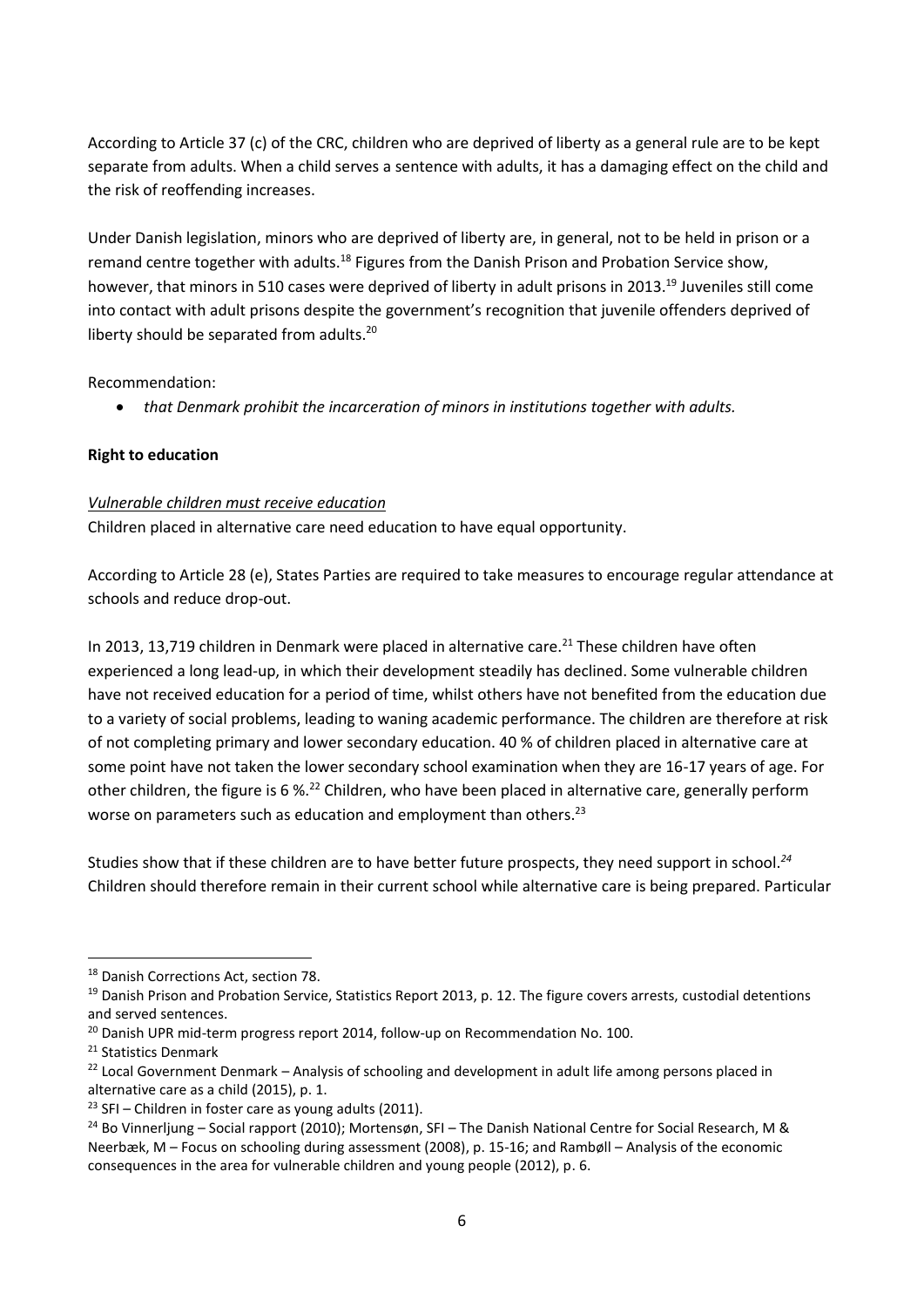attention should be afforded to education as part of the placement process, including that the child receives the necessary support at school.

## Recommendation:

 *that once the decision has been made to place a child in alternative care, a plan should be prepared for the child's schooling and implemented after the placement.*

## **Children with disabilities**

## *Inclusion of children with disabilities*

Inclusion of children with disabilities must support their well-being and full academic and personal development.

States must work to provide an inclusive education system and greater accessibility, in order to enable persons with disabilities to participate in society on an equal footing with others.<sup>25</sup> According to Article 23 of the CRC, a disabled child is entitled to the best form of assistance, care, education and training available to maximize the child's self-confidence and ability to lead a full and active life. The rights are to be progressively realised, and their fulfilment must be considered in light of the State's available resources.

Denmark is in the process of including a greater proportion of children with disabilities in the standard education system. The target is for the inclusion of 96 % of all pupils.<sup>26</sup>

An inclusive education system must prioritise both social coherence and physical accessibility. Inclusion means that the child thrives and develops in a community with emphasis on academic, social and personal development. For this to be achieved, schools must disassemble the learning objectives (Common Objectives) into sub-elements, so that the individual child's development level is the centre of attention. The physical environment must provide adequate teaching space and playing facilities to ensure the participation of all children in the social community. Inclusion can also promote greater social coherence and understanding of diversity among children.

Recommendation:

1

- *that Denmark monitor the implementation of how the student learning objectives (Common Objectives) are adapted to pupils with special needs.*
- that Denmark focus on the quality of the physical environment's suitability for supporting inclusion.

## **Migrants, refugees and asylum-seekers**

## *Family reunification of children*

Family reunification of foreign children between 15 and 18 years is limited.

<sup>&</sup>lt;sup>25</sup> Cf. Convention on the Rights of Persons with Disabilities, articles 3, 9 and 24.

 $26$  Danish Ministry of Education – Transition to greater inclusion – accessible at

[http://www.uvm.dk/Uddannelser/Folkeskolen/Inklusion-og-specialundervisning/Inklusion/Omstilling-til-oeget](http://www.uvm.dk/Uddannelser/Folkeskolen/Inklusion-og-specialundervisning/Inklusion/Omstilling-til-oeget-inklusion)[inklusion.](http://www.uvm.dk/Uddannelser/Folkeskolen/Inklusion-og-specialundervisning/Inklusion/Omstilling-til-oeget-inklusion)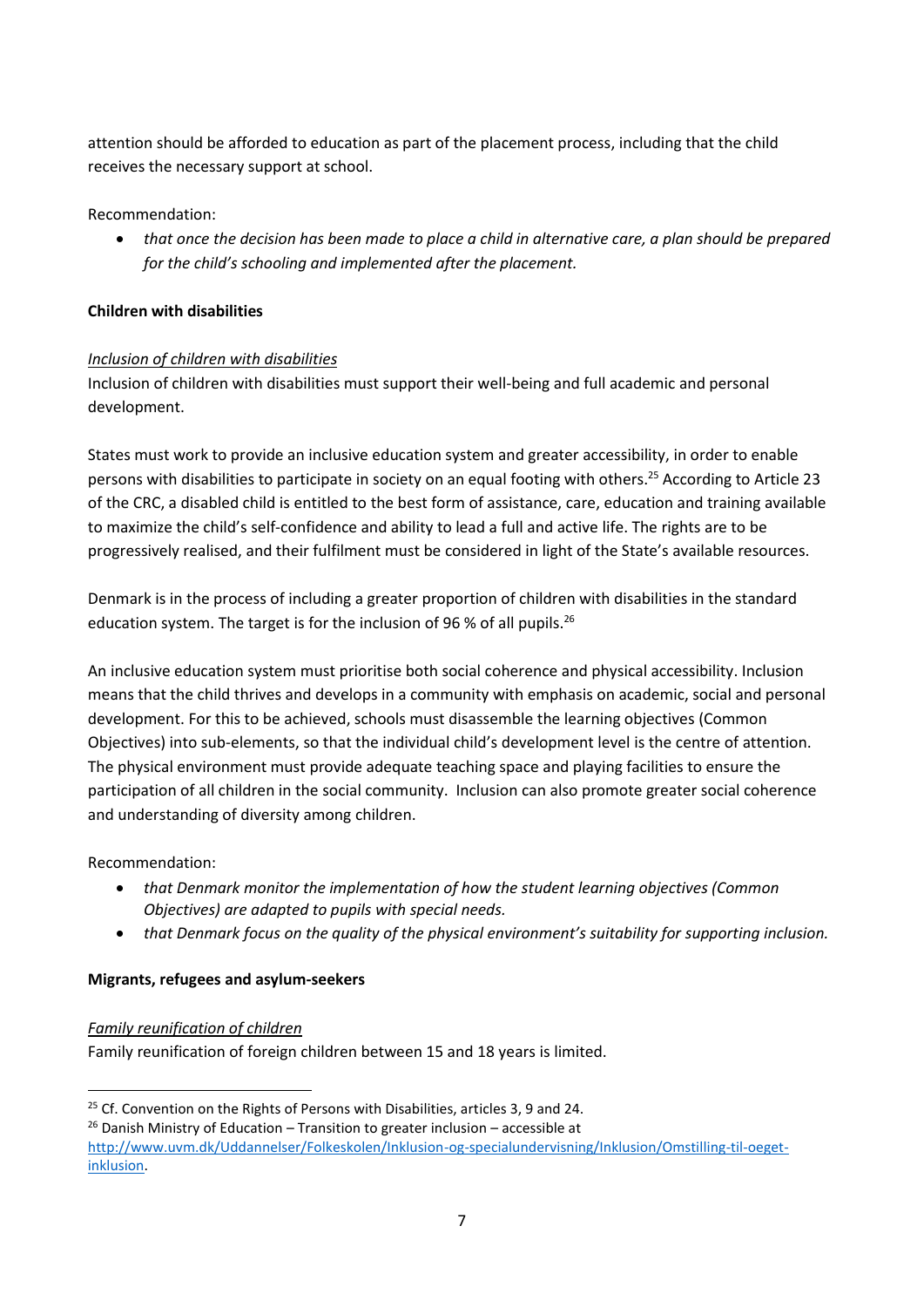According to Article 1 of the CRC, all persons under the age of 18 are to be treated as children and are entitled to special protection. Children over 15 years with foreign parents residing in Denmark are generally not eligible for reunification with their parents.<sup>27</sup> In 2012, the Aliens Act was amended to allow for family reunification of children aged 15-18 under special circumstances. This represents an improvement, but falls short of ensuring the best interest of the child.

Recommendation:

 *that the Aliens Act be revised to afford all persons under 18 years of age with foreign parents residing in Denmark a general right to family reunification.*

## *Mother tongue education*

Refugee children have limited access to mother tongue education in Denmark.

According to Article 28 and 2 of the CRC, all children have the right to education without discrimination. In addition, children have the right to preserve their cultural identity, which also includes the right to preserve and acquire their mother tongue.<sup>28</sup>

Research shows that learning the mother tongue has a positive bearing on socialisation and identity creation, as well as the potential for learning new languages and other forms of learning. Mother tongue education is important for being able to preserve one's cultural identity and crucial for the cognitive learning of bilingual children.<sup>29</sup>

Since 2002, only children from EU/EEA countries as well as the Faroe Islands and Greenland have been entitled to mother tongue education. It is up to the discretion of each municipal authority whether to offer mother tongue education to other nationalities.

Recommendation:

1

 *that refugee children of school-age have the right to free mother tongue education, including in the asylum system.*

## *Unaccompanied asylum-seekers*

The fate of unaccompanied minors is unknown.

Every child has the right to protection against trafficking, exploitation, violence and sexual assault, etc. cf. Articles 34, 35 and 36 of the CRC . In addition, states have a particular responsibility to protect children who do not have access to their normal family network, including unaccompanied asylum-seekers.<sup>30</sup>

<sup>&</sup>lt;sup>27</sup> Cf. Danish Aliens Act, section 9 (1) (ii) and section 9 (17).

<sup>&</sup>lt;sup>28</sup> UN Committee on the Rights of the Child, General Comment No. 6, para. 42.

 $29$  Swedish Research Council – New pupils and learning – a research overview of new pupils in Swedish schools, Swedish Research Council report series no. 6. (2010).

 $30$  Cf. Convention on the Rights of the Child, Articles 20, 34, 35 and 36, as well as UN Committee on the Rights of the Child, General Comment No. 6, para. 50-51.